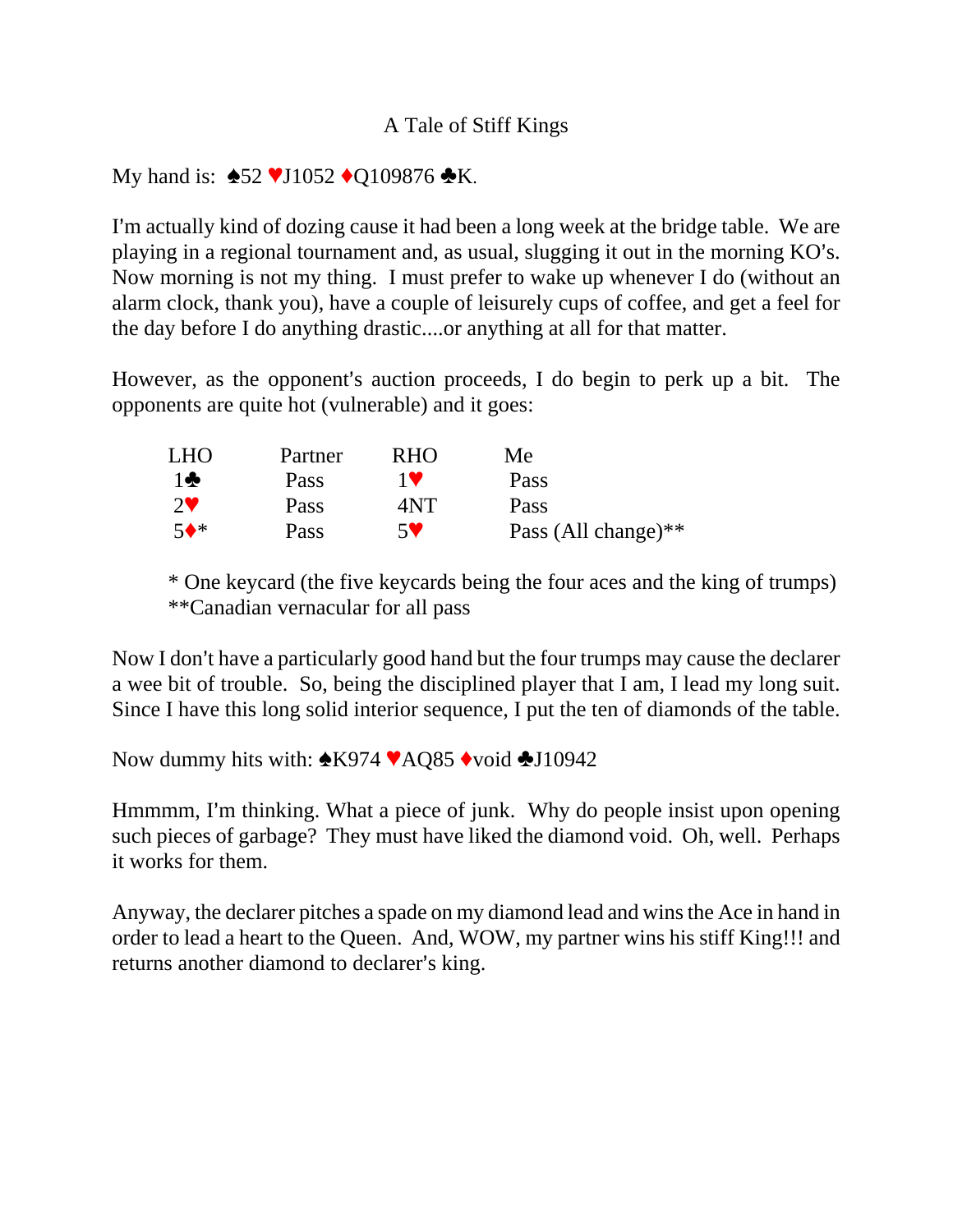Now is the time to concentrate on willing the declarer to go wrong….which reminds me of a story about Al Roth. He supposedly reamed out his partner one time for "not" willing the declarer to go wrong" when the declarer had to guess the location of the Queen of a suit in order to make his contract. Well if it works for Al, maybe it will work for me.

Sure enough, it works. Declarer now leads a heart to the Ace and is extremely disgusted when my partner shows out. Now abandoning trumps, declarer leads the Jack of clubs from the dummy and.........you guessed it......played small.

In with my King of clubs, I now get to cash the two good hearts, extracting all their trumps and play off four good diamond tricks to set this contract 6 tricks. Plus 600! In all, we took 8 tricks.....two stiff kings, two more trumps and four diamonds. The complete hand was:



Of course I like this result. But I can't help but wonder what will happen at the other table. We finish the round and wander out to the hall to wait for our teammates. They finally finish and we compare scores. To my elation we win lots of imps on this particular board cause our teammates are plus 680. At the other table our declarer teammate dropped both stiff Kings. Way to go!

There are a few valuable lessons to be learned from this hand: